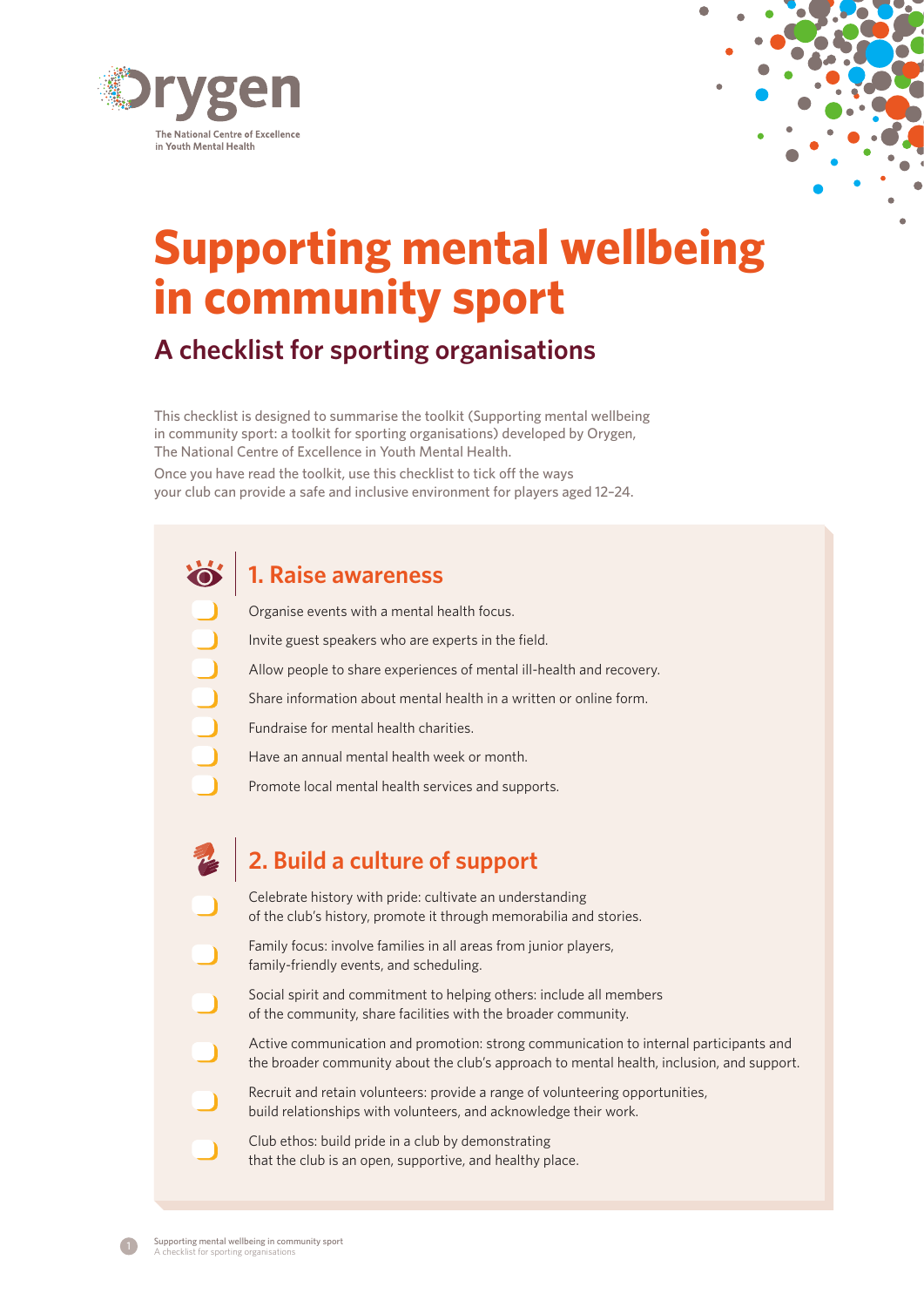## **3. Identify champions of mental health**

Promote champions among the organisation so that people know who to talk to in order to discuss ideas or concerns.

Champions meet regularly together and support one another in implementing initiatives or changes.

### **4. Open lines of communication**

Combat stigma by promoting and 'normalising' discussion of mental health.

- Offer opportunities to exchange ideas and experiences.
- Notice and respond to those who are struggling.
- Build mental health awareness and knowledge.
	- Ensure that support is available from multiple people within the club.

#### 64 **5. Encourage participation**

- Call a young person who has been missing and discuss what is happening for them and ask what you can do to help.
- Ensure that all players are given a reasonable amount of 'on field' time.
	- Emphasise the aspects of sports that are about enjoyment and de-emphasise a focus on winning.
	- Maintain communication with young people who need to take some time off from participating.
	- Incorporate non-sports related events into the calendar, like social events.
		- Ensure your awards reflect overcoming challenges, fair play, and team participation – not just excellence in performance.
	- Offer flexibility in terms of engagement e.g. offer some flexibility in terms of minimum training requirements to play.
	- Have a discussion with family when young people disengage to see what the appropriate action is.
	- Offer or facilitate easy transport to sports events.
	- Survey young people and families to ask what they think will help with retention and engagement.